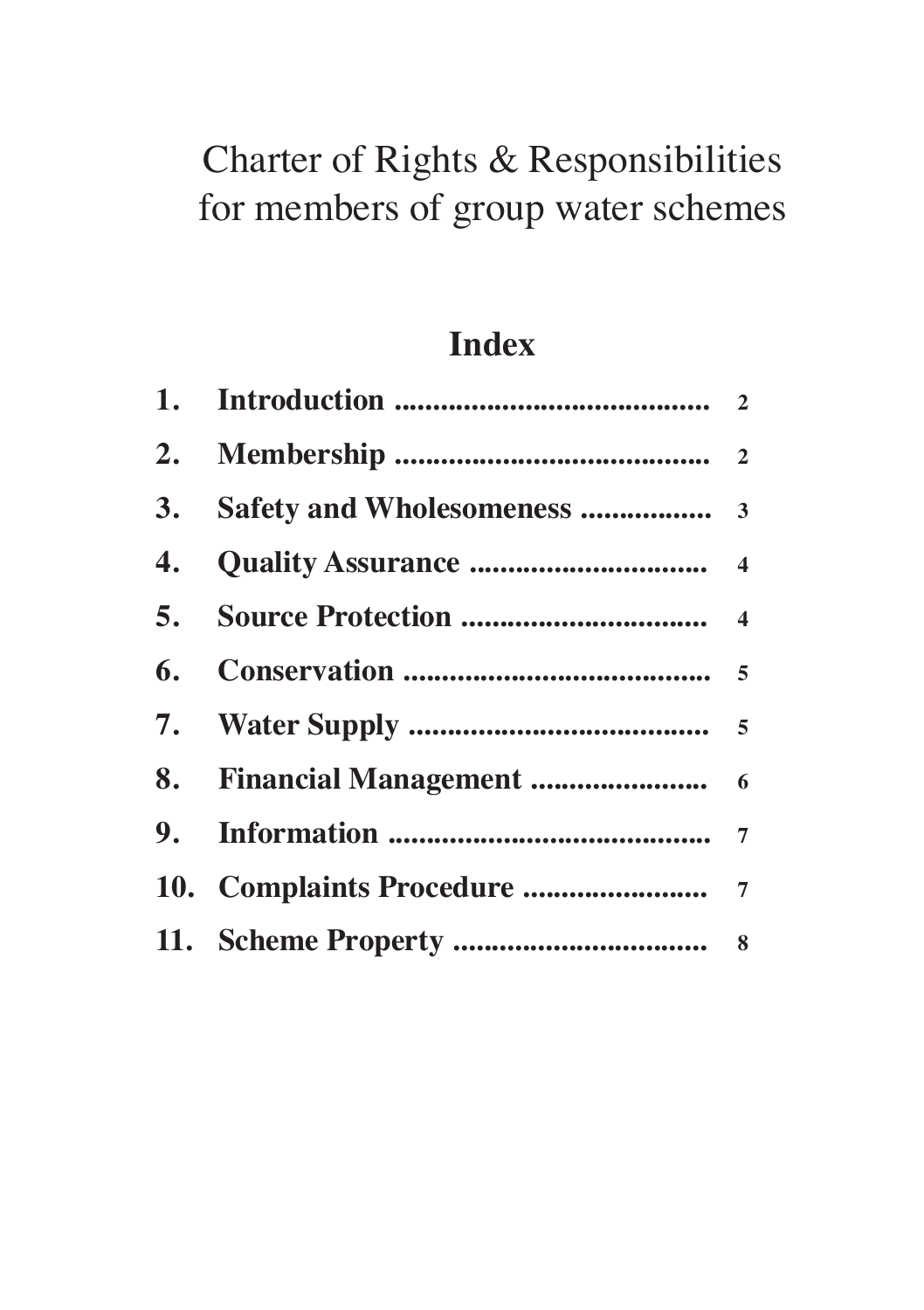## **1. Introduction**

- 1.1 Some services are considered essential in a modern society amongst these a piped water supply. This is best provided on a communal basis, where population and housing density make it economically viable and environmentally sustainable.
- 1.2 This charter encompasses the rights and the responsibilities of members of a community-owned and community-run group water scheme (GWS).
- 1.3 By their very nature, group schemes serve the communities in which they are located. The members of that community have a right to expect a service that meets their drinking water needs on a consistent basis and is in conformity with the provisions of water services legislation as well as National and EU quality standards.
- 1.4 By the same token, the group water scheme board of management/committee is entitled to expect that members will play their part in ensuring the sustainability of their drinking water service.

### **2. Membership**

- 2.1 The right to be a member of a GWS is limited to those who receive their supply from that scheme through one or more connections, or who could potentially be supplied.
- 2.2 Group schemes may be constituted either as a trusteeship, a company, or a cooperative society. In all such cases, members of a group water scheme have a right to participate in its decision-making process at Annual General Meetings and Special General Meetings.
- 2.3 In general, every premises within the area of supply of a communal piped water distribution system is entitled to a water supply, particularly as group water schemes have been supported by State funding towards their establishment and operational costs.
- 2.4 There may, however, be exceptional circumstances where a water supply and membership application has to be refused. The basis for such refusal must be clearly stated.
- 2.5 Members of a GWS must abide by such rules and regulations as have been adopted by their group water scheme at General Meeting(s). In the event of any member failing to comply, the board of management/committee reserves the right to take appropriate action under the rules.
- 2.6 Members have a duty to appraise themselves of the rules & regulations governing their scheme.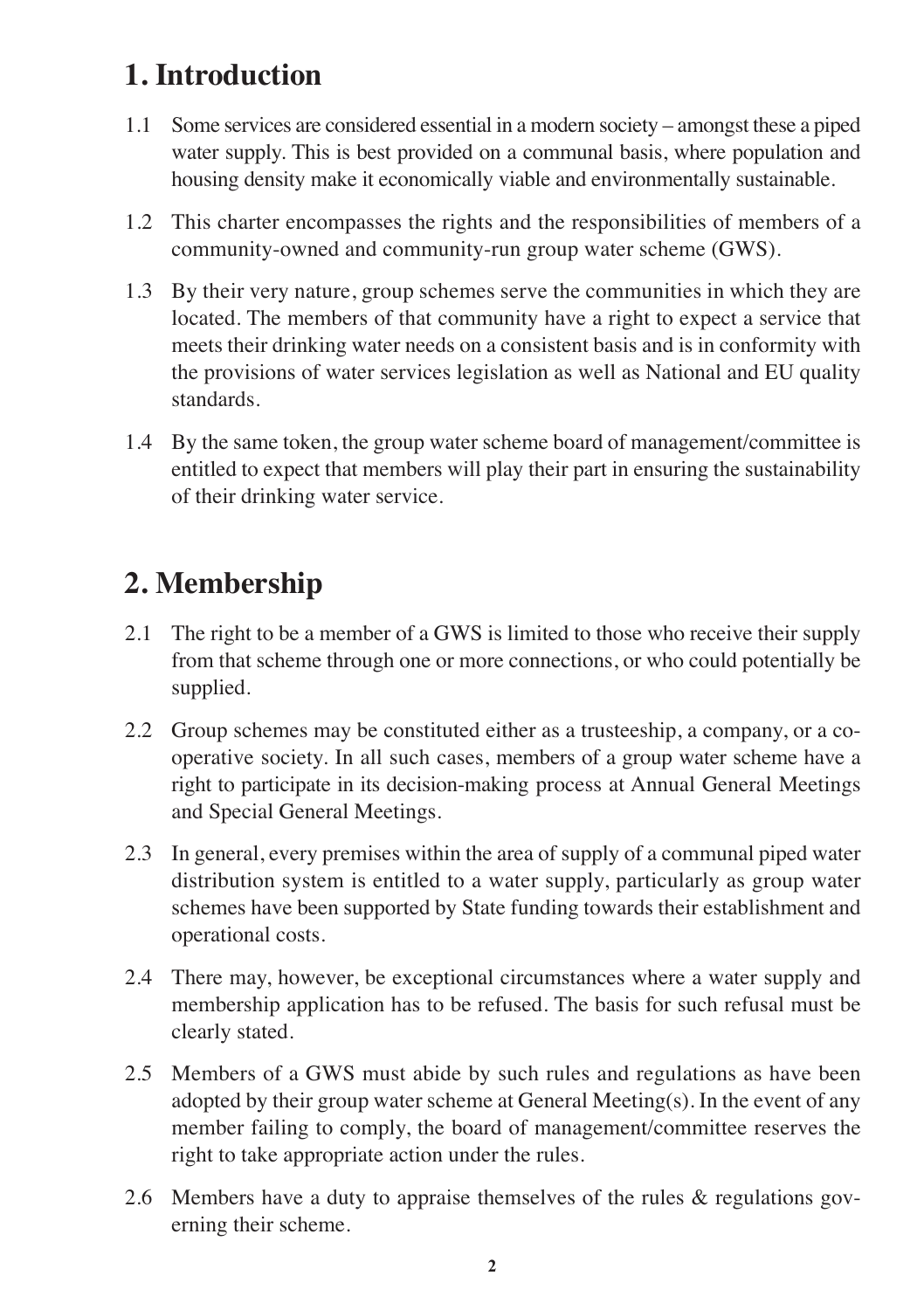- 2.7 The rights of existing members of a group scheme not to be disconnected must be guaranteed, save only where a serious and continued breach of the scheme's rules is occurring.
- 2.8 As community-based and community-owned businesses, group water schemes rely on the active participation of members. Members have a responsibility to attend, where possible, general meetings (including the AGM) and any special meetings called by their board of management/committee and should be prepared to shoulder the responsibilities of scheme management.
- 2.9 Members have a collective responsibility to ensure that their group scheme evolves as a vibrant and democratic business in which each individual member plays their part.
- 2.10 Members of group water schemes have a right to a drinking water supply that meets the standards set down by National and EU regulations. They also have a right to a service that is cost-effective and adequate to their needs and they have a right to transparency in the conduct of their business. In summary, these rights and responsibilities are addressed under several headings:
	- Safety and Wholesomeness
	- Quality Assurance
	- Source protection
	- Conservation
	- Water supply: quantity, pressure and interruptions
	- Financial management
	- Information
	- Complaints procedure

#### **3. Safety and wholesomeness**

- 3.1 Quality standards are set for potable water in the Drinking Water Directive 98/83/EC of 3 November 1998. This Directive has been transposed into Irish legislation by the Drinking Water Regulations 2007 (S.I. No. 278 of 2007), a copy of which is available on the National Federation of Group Water Schemes (NFGWS) website at www.nfgws.ie.
- 3.2 In summary, the Regulations stipulate that drinking water must be 'wholesome and clean' and they demand stringent control of drinking water supplies on all schemes supplying more than 10 cubic metres (i.e. 10,000 litres) a day on average or serving more than 50 persons (15 houses) and on smaller schemes where these serve any commercial or public activity.
- 3.3 Where breaches of the Drinking Water Regulations are detected, the relevant Water Services Authority (County Council) should be informed of the fact and a remediation plan must be prepared and submitted to them.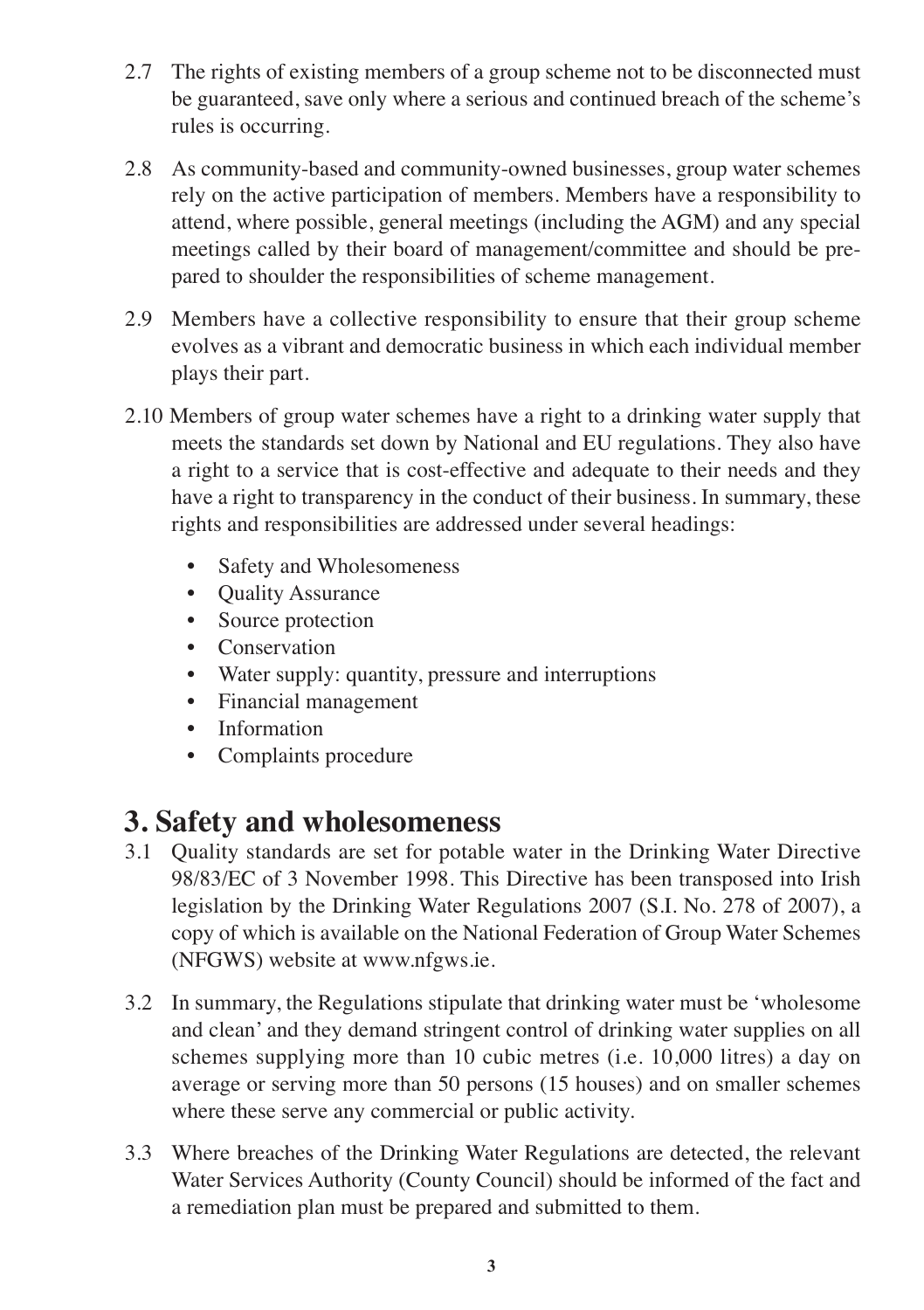- 3.4 Members have a right to expect that a full treatment solution will be provided, designed to deal effectively with all the relevant parameters as set out in the Regulations. They have a further right to expect that their scheme will choose the most cost-effective and sustainable means of putting such treatment in place.
- 3.5 Quality standards are categorised into those microbiological, chemical and indicator parameters that potentially affect human health, as well as those parameters that impact only on the aesthetic characteristics of the water supply.
- 3.6 The principal problem affecting Irish rural water supplies has been the presence of microbiological (including faecal) contamination.The regulatory standards demand the total absence of *e. coli*, *enterococci* and *coliform bacteria* in drinking water.
- 3.7 Where contamination of the drinking water is identified, the group water scheme must take the following actions, as appropriate:
	- Notify the Water Services Authority (County Council).
	- Notify members of any potential health risk and advise them what action to take (i.e. whether to boil water before drinking, or confine water use to toilet flushing etc.)
	- Formulate and implement (in consultation with the Water Services Authority) an Action Plan that will lead to the restoration of normal supply.
	- Provide an alternative supply (where available) should prolonged disruption to supply be anticipated.

## **4. Quality Assurance**

- 4.1 Under the Water Services Act (2007) and the Drinking Water Regulations (2007), group water schemes are obliged to supply drinking water to a very high standard. Furthermore, the Act includes a provision that all group water schemes be licensed by their Water Services Authority. In addition to adequately treating a supply to make it wholesome and clean, group water schemes wishing to secure a licence are obliged to take steps to address the issue of source protection and to prevent recontamination and excessive wastage along the distribution pipe network.
- 4.2 A Quality Assurance (QA) system, based on HACCP (Hazard Analysis Critical Control Points) principles, has been developed by the NFGWS under the auspices of the National Rural Water Services Committee. Group schemes are strongly encouraged to implement this system. In essence, QA provides a group water scheme with a framework for identifying, monitoring and recording present and potential hazards, as well as providing a range of standard operational procedures.
- 4.3 Members of group water schemes have a right to expect that their board of management/committee will adopt and implement the QA system.

## **5. Source Protection**

5.1 Members of a group water scheme are entitled to reassurance that everything possible is being done to protect their drinking water source. Source protection is an integral part of the QA (HACCP) system.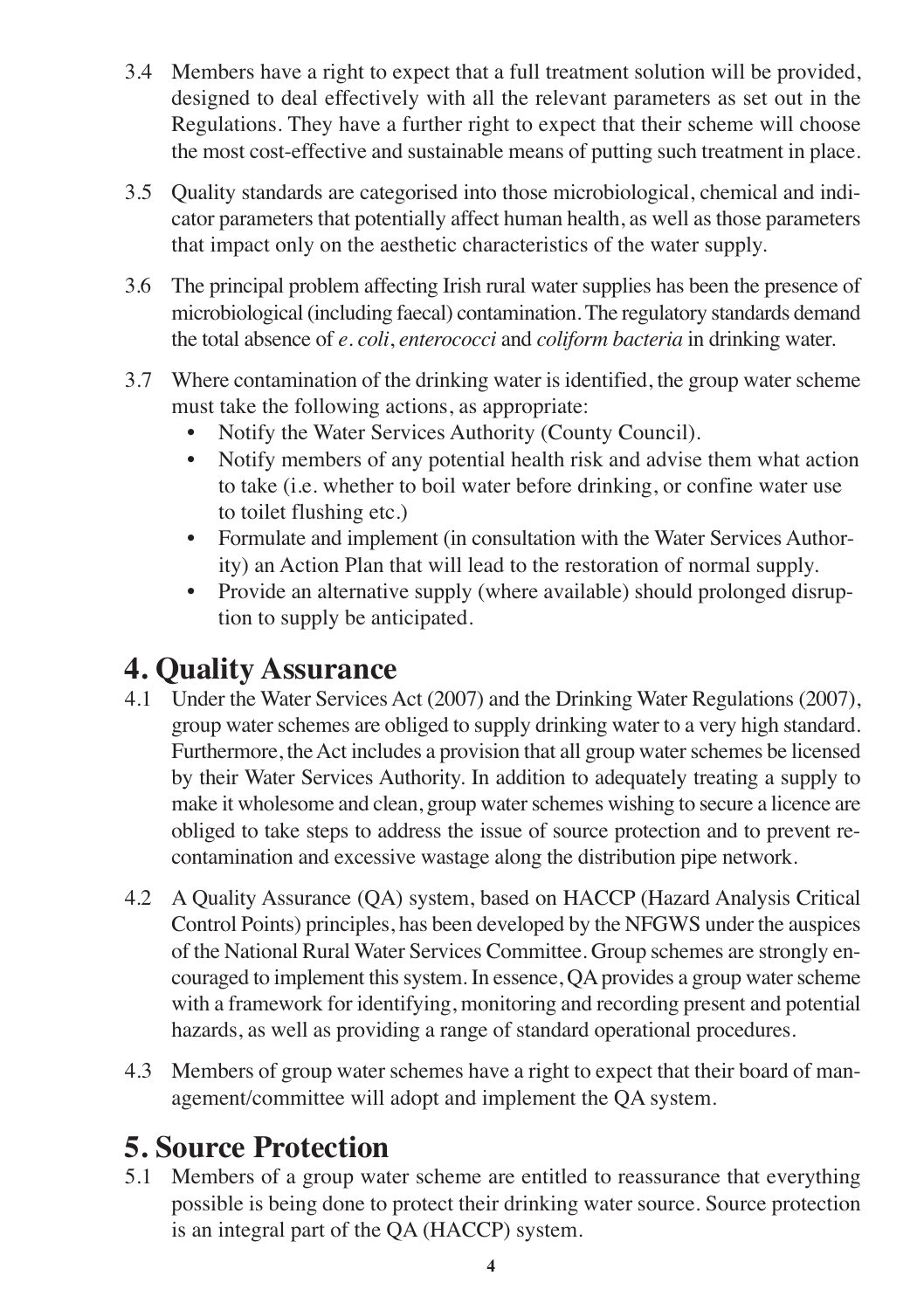- 5.2 Members are individually and collectively responsible for the protection of their scheme's drinking water source(s) and any tributaries. No action should be taken that might damage a GWS source. In particular:
	- individual wastewater treatment systems (e.g. septic tanks) should be located and be maintained so as not to endanger the source.
	- commercial properties (such as car washes, fuel depots etc.) must take particular care in relation to the storage, usage and disposal of chemical and organic pollutants.
	- farmer members within the catchment area of a drinking water source must adhere strictly to the Code of Good Farming Practice and pay due regard to the provisions of the Nitrates Directive, Pollution Acts and the Water Framework Directive. At a minimum, and to avoid faecal contamination, farm animals must be kept at a safe distance from a drinking water source and farm waste matter (including slurry) must not be spread close to it.
- 5.3 Where members witness a potentially damaging action taking place, they have a duty to immediately report the matter to the board of management/committee or its agent.
- 5.4 Where the board of management/committee is aware of a pollution incident that poses a threat to human health, they have a duty under the Regulations to report the matter to their Water Services Authority. Members are entitled to expect that this duty will be performed without delay and without fear or favour.

#### **6. Conservation**

- 6.1 Drinking water is a precious and a vulnerable resource. Members have a right to expect that strategies towards leakage reduction and avoiding wastage are being pursued by the board of management/committee as an integral part of the overall GWS management system.
- 6.2 For their part, members have a duty to assist the GWS board of management/ committee in reducing wastage. In this context, there is an obligation on each member to use this resource wisely, to avoid wastage and to implement strict conservation measures when necessary (e.g. during periods of drought).
- 6.3 Members have a responsibility to check their meters at regular intervals and to protect the meter box from damage.
- 6.4 Members should also be vigilant with regard to distribution system leakage and should report any such leakage to the board of management/committee or its agents without delay.

#### **7. Water Supply**

7.1 QUANTITY: Except in exceptional circumstances, the supply of drinking water should be available continuously and at a level that is sufficient to meet the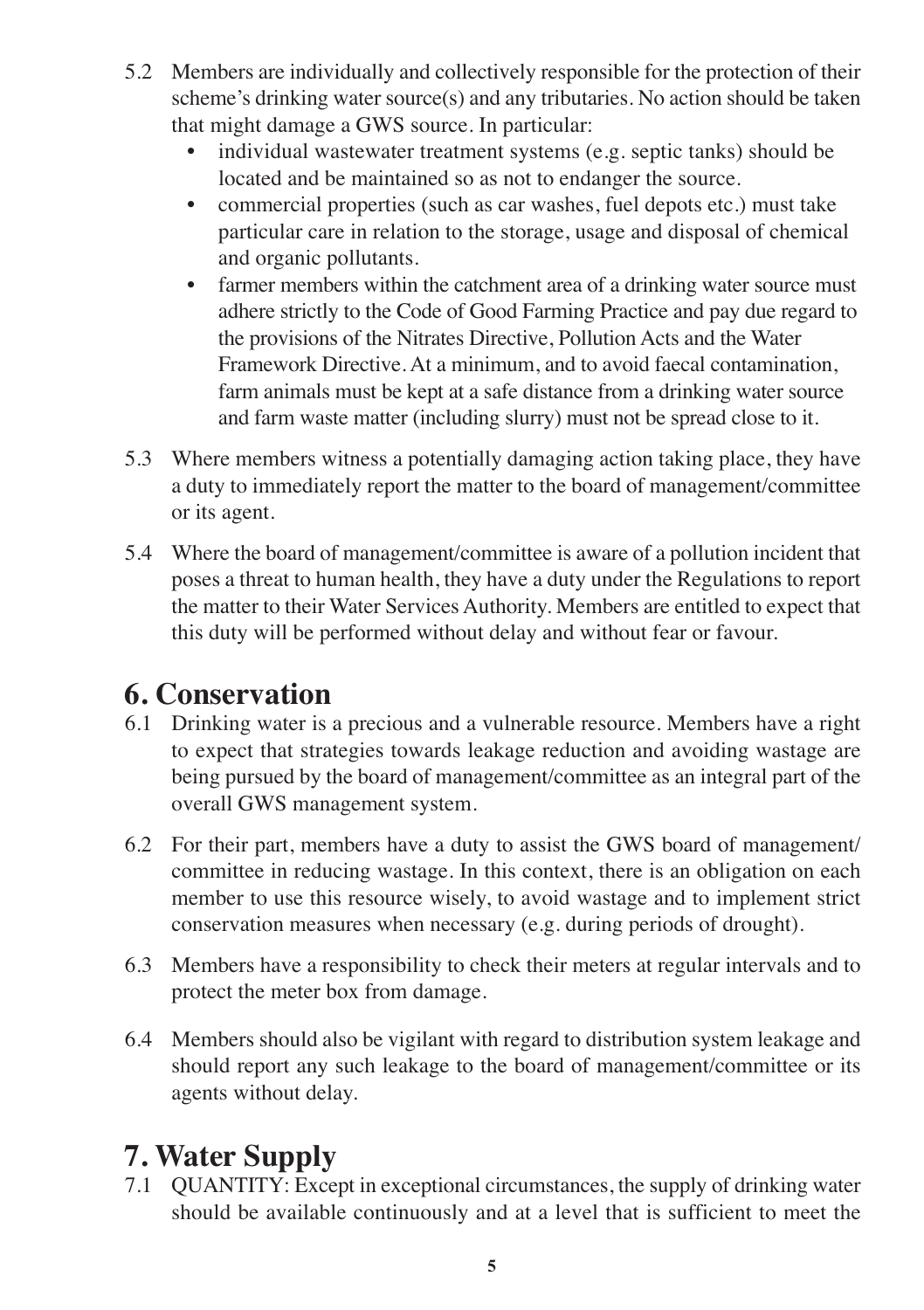reasonable demands of its members. Department of Environment, Heritage and Local Government guidelines suggest a supply of up to  $227m<sup>3</sup>$  (50,000 gallons) per annum as being a reasonable supply for a household.

- 7.2 PRESSURE: In normal circumstances, sufficient pressure should be available to meet the reasonable requirements of members. The Department of the Environment, Heritage and Local Government recommends water pressure of 15 metres (22 p.s.i.) at the stopcock. However, members should make allowances for the following situations:
	- VARIATION: Pressure on some water schemes may vary, especially if the water is pumped directly (in the absence of storage reservoirs allowing gravity feed). Some appliances (e.g. electric showers), may need to be of a particular specification suited to such variations.
	- BOOSTER PUMPS: These may be used to increase pressure and supply to elevated connections along the distribution network that would otherwise suffer low pressure.
	- HIGH PRESSURE: Equally, high pressure may be controlled through the use of pressure reduction valves.

All of the above may be considered following a full technical assessment and recommendation.

- 7.3 INTERRUPTION: Except in an emergency, a GWS member has the right to be notified in advance, at least 24 hours, of any planned abnormality that may occur, such as:
	- Interruption of supply due to planned repairs and maintenance or upgrade.
	- Interruption of supply due to planned fitting of new connections etc.

#### **8. Financial management**

- 8.1 Financial management is a key consideration for both the GWS board of management/committee and the wider membership.
- 8.2 Members of a group scheme have a right to expect that their business is being financially managed in a manner that underpins its long-term viability.
- 8.3 Members are entitled to review audited accounts and to have an input (including a vote, where appropriate) into all major decisions affecting their business, including the purchase and disposal of assets, the adoption of a business plan and such other strategic issues as arise.
- 8.4 Members have a right to charging policies that are equitable (e.g. charges based either wholly or mainly on metered water usage).
- 8.5 Members have a right to participate in the process of establishing the level of fees to be charged by their group water scheme. In deciding various fees, members have a responsibility to positively consider the advice of their board of management/committee or its agents.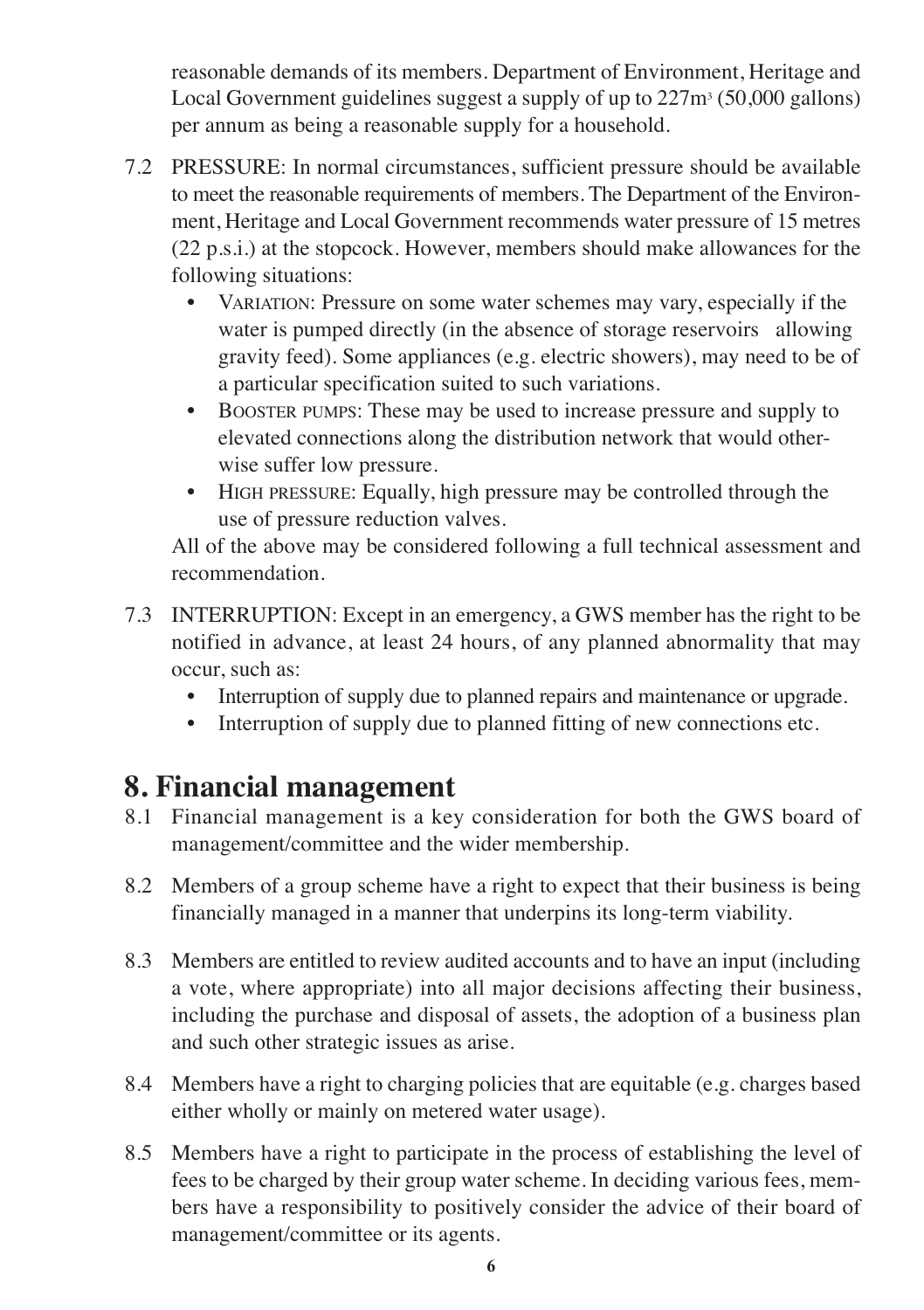- 8.6 Members also have a responsibility to pay such fees as have been agreed.
	- 8.6.1 FEES & CHARGES: The following fees and charges should be brought before the membership at a General Meeting.
		- New connection/membership fees.
			- An exceptional additional charge may be requested in special circumstances (e.g. where the provision of a connection presents particular difficulties or unusual additional costs, or where the connection is for the purpose of a development that will have wider implications for the water service in the area).
			- New connection fees are, by their nature, reserved for capital works on the scheme (e.g. upgrades to network, replacements etc.).
		- Upgrade fees towards necessary capital improvement works.
		- Operational and management charges towards the cost of running a group water scheme on an ongoing basis.
- 8.7 SUBSIDY: Where a scheme is in receipt of a subsidy from the local authority towards the operational cost of providing a domestic drinking water supply (i.e. water supplied to private households), members have a right to expect that their board of management/committee complies with all of the conditions for drawdown of subsidy set out in the explanatory memorandum. This memorandum may be accessed through the NFGWS website at www.nfgws.ie.
- 8.8 HARDSHIP: Members who are having difficulty in meeting their financial responsibilities to the group water scheme have a right to expect that their case will be dealt with sympathetically and confidentially by the board of management/committee and its agents.
	- 8.8.1 Where hardship exists, a group water scheme may agree to "flexible" payment systems and/or, in exceptional situations, a waiver scheme.
	- 8.8.2 Members undergoing hardship have a responsibility to alert the board of management/committee without undue delay and to avail of such assistance as may be recommended by the scheme from organisations such as Money Advice and Budgeting Service (MABS) and Community Welfare Services.

#### **9. Information**

- 9.1 Members are entitled to specific reassurances and to all pertinent information relating to their scheme, such as:
	- water treatment processes.
	- maintenance and monitoring regimes.
	- proposed disruptions to supply due to maintenance, etc.
	- adoption and implementation of the Quality Assurance system.

#### **10. Complaints Procedure**

10.1 Members of a group water scheme are entitled to have complaints addressed without undue delay and as part of a structured process, as follows: